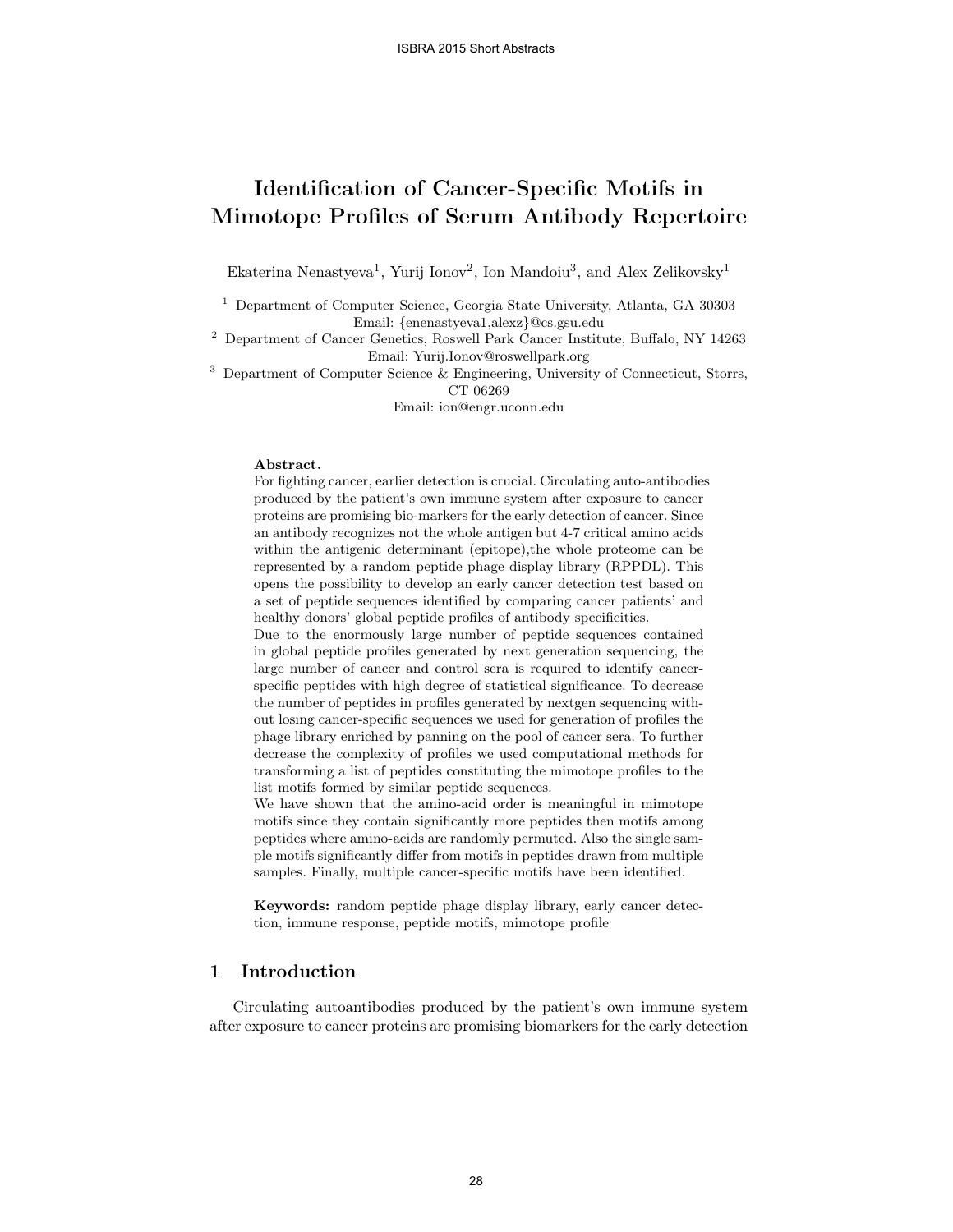of cancer. It has been demonstrated, that panels of antibody reactivities can be used for detecting cancer with high sensitivity and specificity [5].

The whole proteome can be represented by random peptide phage display libraries (RPPDL). For any antibody the peptide motif representing the best binder can be selected from the RPPDL. The next generation (next-gen) sequencing technology makes possible to identify all the epitopes recognized by all antibodies contained in the human serum using one run of the sequencing machine.

Recent studies tested whether immunosignatures correspond to clinical classifications of disease using samples from people with brain tumors [2]. The immunosignaturing platform distinguished not only brain cancer from controls, but also pathologically important features about the tumor including type and grade. These results clearly demonstrate that random peptide arrays can be applied to profiling serum antibody repertoires for detection of cancer

The profiles generated by next-gen sequencing following several iterative round of affinity selection and amplification in bacteria can consist of millions of peptide sequences. A significant fraction of these sequences is not related to the repertoires of antibody specificities, but produced by nonspecific binding and preferential amplification in bacteria. The presence of high amounts of these unspecific, quickly growing "parasitic" sequences can complicate the analysis of serum antibody specificities.

Considering that the affinity selected sequences can be clustered into the groups of similar sequences with shared consensus motifs, while the parasitic sequences are usually represented by single copies, we propose a novel motif identification method (CMIM) based on CAST clustering [1].

We have shown that the amino-acid order is meaningful in mimotope motifs found by CMIM – the CMIM motifs identified in observed samples contain significantly more peptides then motifs among the same peptides but with amino-acids randomly permuted. Also the single sample motifs are shown to be significantly different from motifs in peptides drawn from multiple samples.

CMIM was applied to case-control data and identified numerous cancerspecific motifs. Although no motif is statistically significant after adjusting to multiple testing, we have shown that the number of found motifs is much larger than expected and may therefore contain useful cancer markers.

## 2 Generating Mimotope Profiles of Serum Antibody Repertoire

The experiment for generating mimotope profiles of serum antibody repertoire is outlined in the flowchart in figure 1. The first step of the experiment was library enrichment, the second step was directly generating of mimotipe profiles and next-gen sequencing.

Library enrichment. Pooled serum from eight stage 0 breast cancer patients were used for enrichment of the library. The enrichment was performed as follows. Twenty  $\mu l$  of pooled serum and 10  $\mu l$  of the Ph.D.7 random peptide library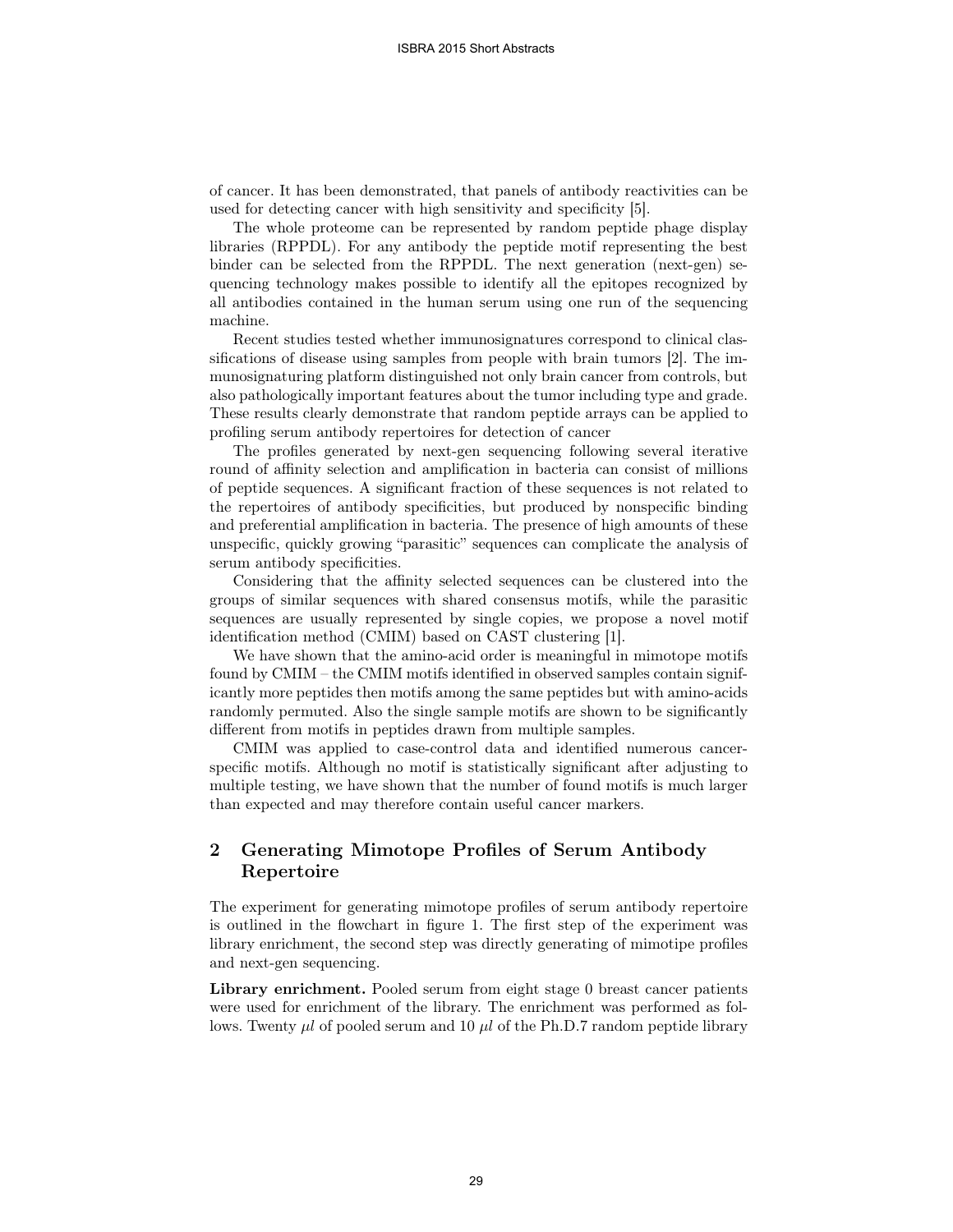

Fig. 1: A scheme for generating mimotope profiles of serum antibody repertoire.

(NEB) were diluted in 200  $\mu$  of the Tris Buffered Saline (TBST) buffer containing 0.1% Tween 20 and 1% BSA and incubated overnight at room temperature. The phages bound to antibodies were isolated by adding 20  $\mu$ l of protein G agarose beads (Santa Cruz) to the phage –antibody mixture and incubating for 1 hour. To eliminate the unbound phage the mixture with beads was transferred to the well of 96-well MultiScreen-Mesh Filter plate (Millipore) containing 20  $\mu$ m pore size nylon mesh at the bottom. The unbound phage was removed by applying vacuum to the outside of the nylon mesh using micropipette tip. The beads were washed 4 times by adding to the well  $100 \mu l$  of TBST buffer and removing the liquid by applying vacuum to the outside of the nylon mesh using micropipette tip. The phage bound to the antibodies was eluted by adding to the beads of 100  $\mu$ l of 100  $m$ M Tris-glycine buffer pH 2.2 followed by neutralization using 20  $\mu$ l 1 M Tris buffer pH 9.1. The eluted phages were amplified in bacteria by infecting  $3 \, ml$  of an early log-phase culture. The amplified phages were isolated by precipitating phage with  $\frac{1}{6}$  volume of 20% PEG, 05.M NaCl precipitation buffer. The cycle of incubation-bound phage isolation-amplification was repeated two more times and the isolated after the 3rd amplification library was used for analyzing antibody repertoires.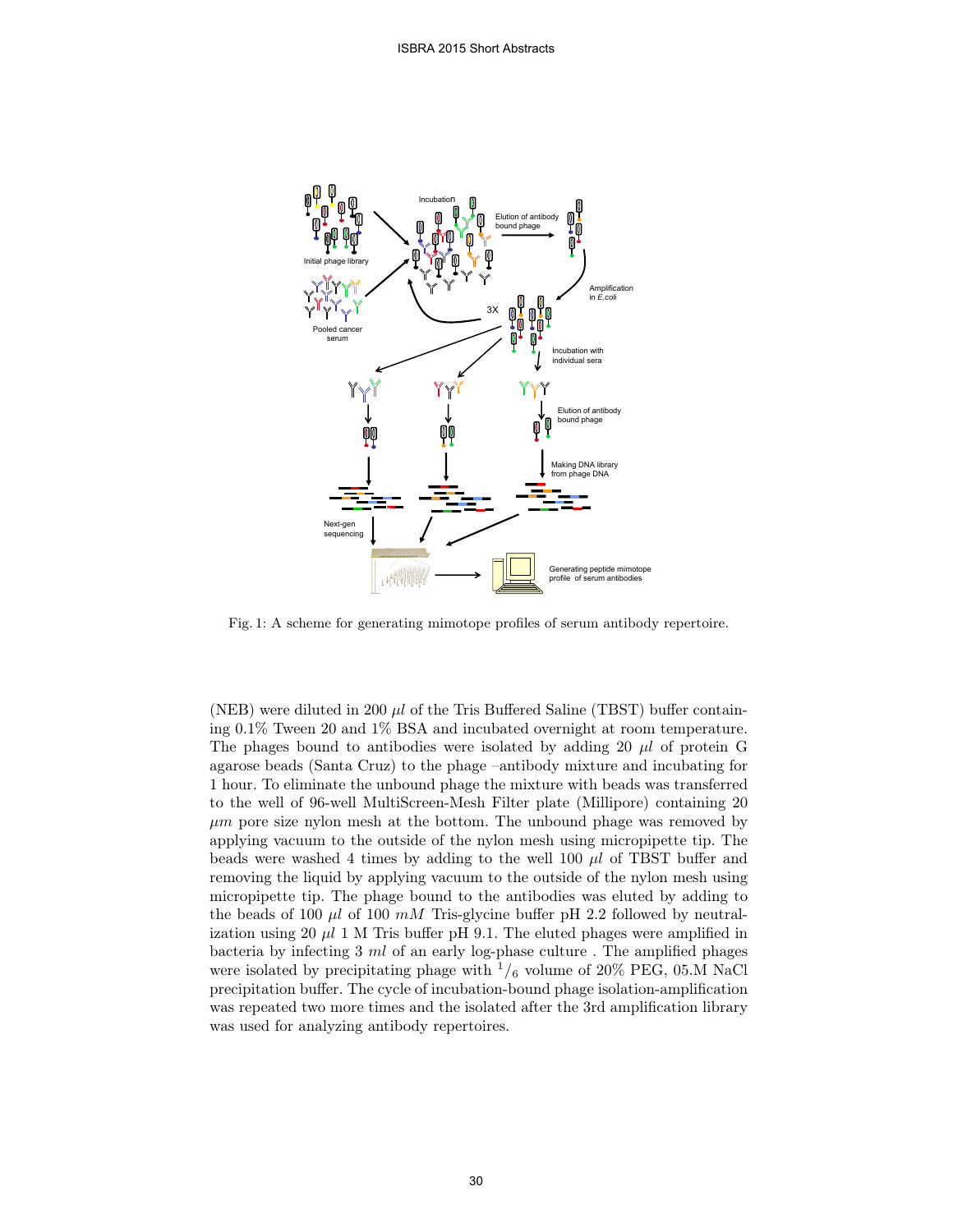**Generating peptide profiles** Twenty  $\mu l$  of serum and 10  $\mu l$  of the enriched library were diluted in 200  $\mu$  of the Tris Buffered Saline (TBST) buffer containing 0.1% Tween 20 and 1% BSA and incubated overnight at room temperature. The phages bound to antibodies were isolated using low pH buffer as described above for the enrichment of the library and the phage DNA was isolated using phenolchloroform extraction and ethanol precipitation. The 21  $nt$  long DNA fragments coding for random peptides were PCR-amplified using primers containing a sequence for annealing to the Illumina flow cell, the sequence complementary to the Illumina sequencing primer and the  $4nt$  barcode sequence for multiplexing. The PCR-amplified DNA library was purified on agarose gemultiplexed and sequenced by 50 cycle HiSeq 2500 platform.

The sequences were de-multiplexed to determine its source sample. The 21 base nucleotides were extracted between base position 29 and 49 and translated to 7-amino-acid peptide using the first frame. Any peptide containing stop codon was discarded.

### 3 CAST-based motif identification method

A motif was defined as a group of peptides having common sequence pattern. If we consider a motif as a cluster formed by peptides with a center represented by a consensus sequence then construction of a motif corresponds to a difficult clustering problem with many closely located centers. The radius of a cluster may exceed the distance from one cluster to another one. The standard clustering techniques (for example, k-means clustering [4]) are not applicable to current problem. Thence, for our purpose we modified more suitable CAST algorithm [1].

For motif finding we defined similarity measurement based on Hamming distance. The Hamming distance  $HD(a, b)$  between sequences a and b of equal length is defined as the number of positions where the corresponding symbols are different. We extended the concept of Hamming distance to considering also shifts of sequences relative to each other. Thus the distance was computed on all sufficiently long overlaps between sequences  $a$  and  $b$ . We define *similarity* as following:

 $similarity(a, b) = l - minimum\{HD(a, b), HD(a_1, b_1), ... HD(a_n, b_n)\},$  (1)

where l - the length of a peptide,  $HD(a_1, b_1), \ldots, HD(a_n, b_n)$  - Hamming distances on all possible shifts between a and b.

Since the minimal length of a peptide sequence that can mimic the epitope recognized by antibody is usually in the range from 4 to 6 amino acids, we assigned similarity threshold equal 4. So any two peptides in a motif should have approximately 4 common amino acids (diameter of a motif). As well as no more than 3 shifts between peptides to the right or left sides were allowed.

The Algorithm 1 describes the CAST-based motif identification method (CMIM).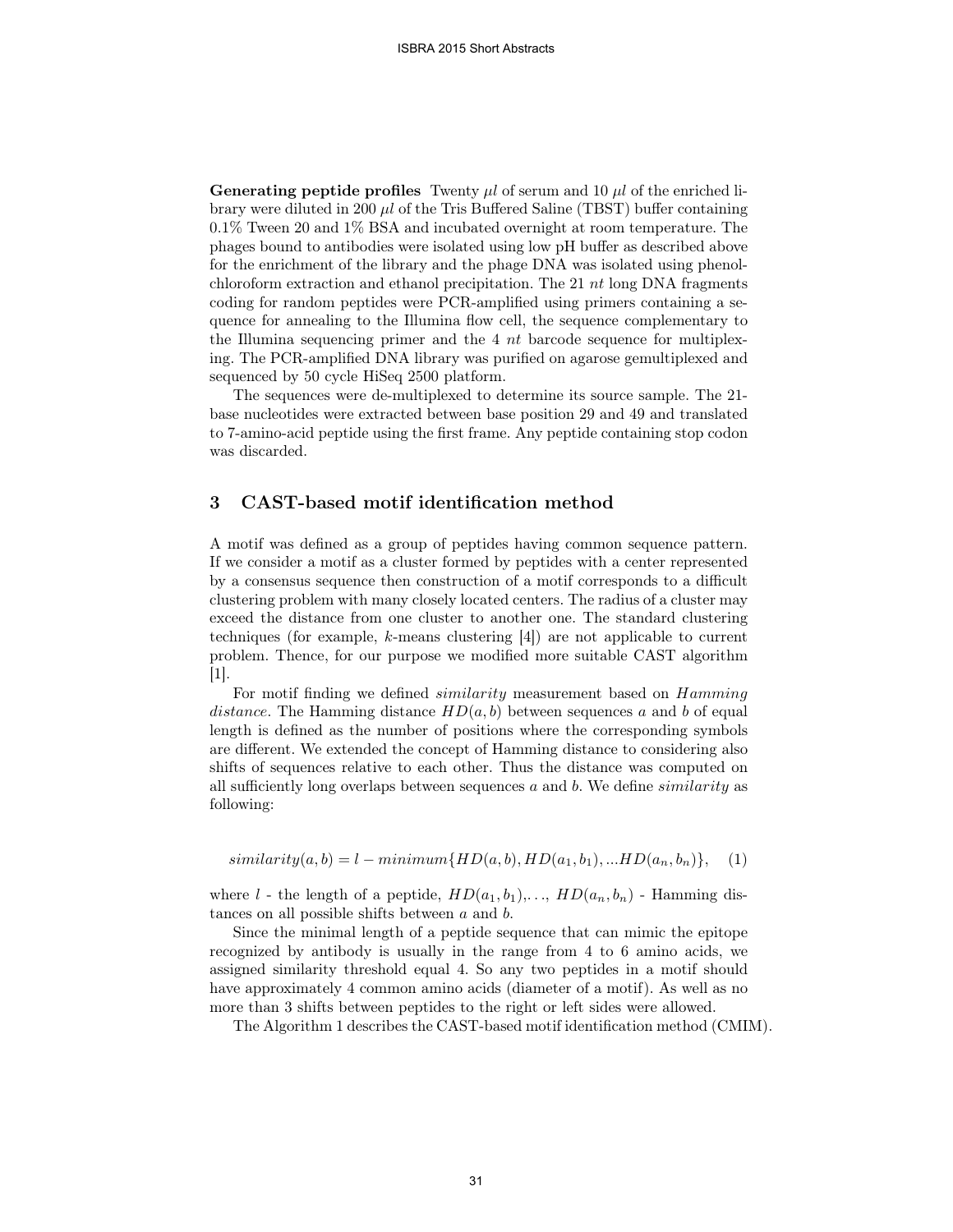Algorithm 1 CAST-based motif identification (CMIM) **Input:** Set of peptides P, similarity matrix D, threshold  $\theta$ Set of seed peptides  $S \leftarrow P$ while  $S > \emptyset$  do Cluster set  $M \leftarrow \{s_1, s_2\}$ ,  $s_1, s_2$  - the two most similar peptides in S Set of petides outside the cluster  $R \leftarrow P \setminus M$  $affinity(p) \leftarrow D(p, s_1) + D(p, p_2)$ , for all  $p \in M \cup R$ while  $(affinity(r)/size(M) \geq \theta, r \in R) \text{ OR }$  $\left( \frac{affinity(m)}{(\text{size}(M) - 1) < \theta, m \in M} \right)$  do while  $affinity(r)/size(M) \geq \theta$  for some  $r \in R$  do  $M \leftarrow M \cup \{r'\}, r' \in R$  - peptide with the highest affinity  $affinity(p) \leftarrow affinity(p) + D(p, r'),$  for all  $p \in C \cup R$ end while while  $affinity(m)/(size(M) - 1) < \theta$  for some  $m \in M$  do  $M \leftarrow C \setminus \{m'\}, m' \in M$  - peptide with the lowest affinity  $affinity(p) \leftarrow affinity(p) - D(p, m'),$  for all  $p \in C \cup R$ end while  $S \leftarrow S \setminus M$ Add M to set of clusters M end while end while for  $M_1 \in M$  do for  $M_2 \in M$  do if  $(intersection(M_1, M_2)/size(M_1) > 0.5) \text{ OR}$ OR (intersection( $M_1, M_2$ )/size( $M_2$ ) > 0.5) then Collapse  $M_1$  and  $M_2$ end if end for end for for  $M \in M$  do align peptides in M count entropy in every position  $i$  of aligned  $M$ find consensus  $K$  for 7-mer window with the  $min$  entropy end for **Output:** Set of motifs M, represented by clusters  $M_i$  and consensus sequences  $K_i$ 

The input for the algorithm was a list of distinct peptides from a serum sample, threshold and similarity matrix which stored similarity values between any pair of peptides. On every iteration of the algorithm two peptides with the highest similarity were chosen as the initial center of a cluster. Next the process of adding and removing of peptides from the cluster was performed while the similarity between every pair of petides in a final set were not less than the threshold. During that step initially assigned central peptides could be removed. Obtained cluster was saved removing its peptides from further consideration as initial centers. Then the procedure was repeated to find remaining motifs. Unlike CAST our algorithm allows intersection between clusters. As result some consensus sequences of motifs could be too close to each other. So the obtained clusters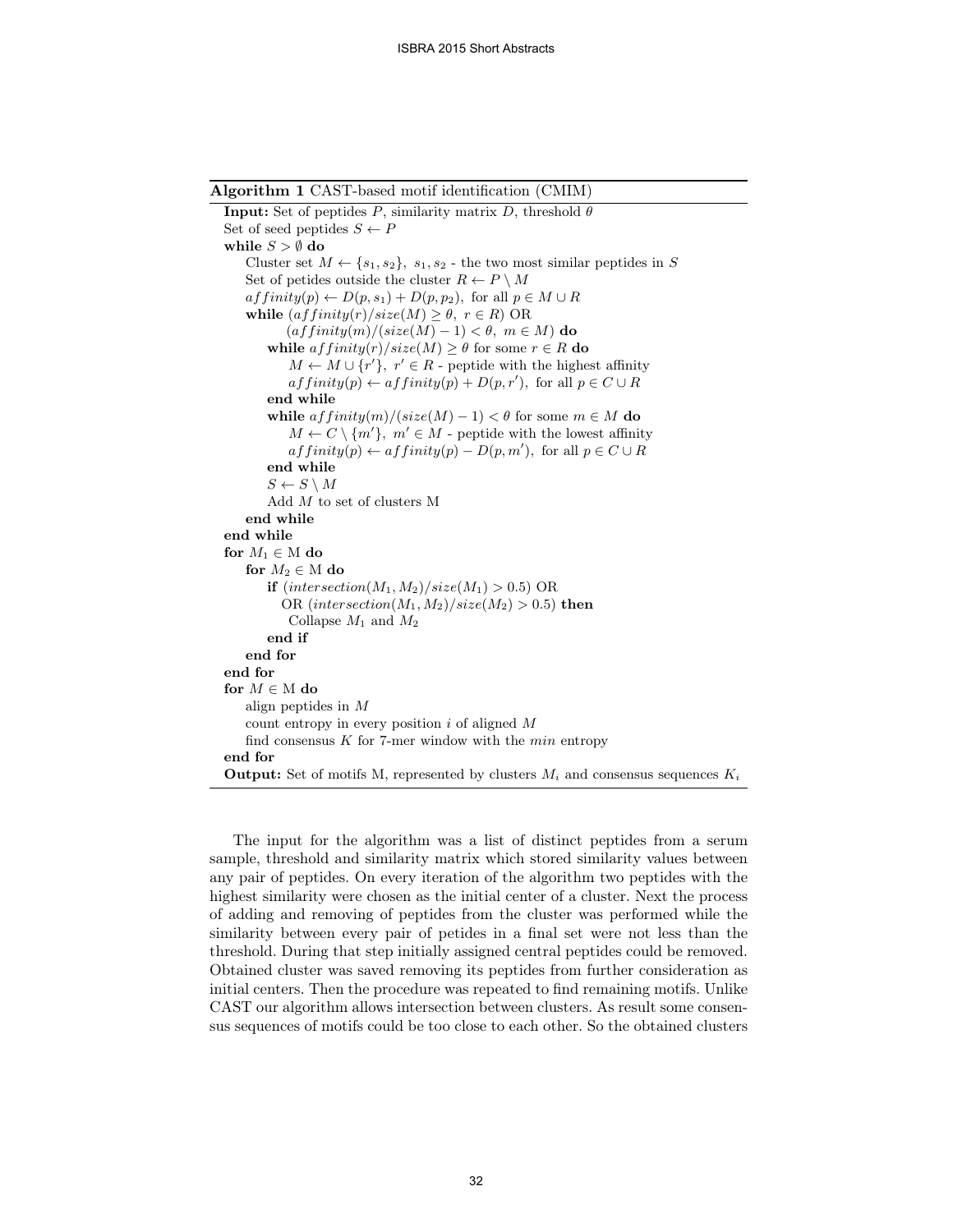were collapsed if they had more than 50% common peptides. The last step was to align all peptides in the cluster and compute entropy in every position. Seven positions with the smallest cumulative entropy (the most conserved part) were chosen, and the consensus amino acid sequence was found. The output of the algorithm was a set of finding motifs in a serum sample, each represented by a cluster and its consensus 7-mer sequence.

#### 4 Results

Data set. We analyzed the profiles generated for the 15 serum samples of the stage 0 and 1 breast cancer patients and for the 15 serum samples of the healthy donors. For each serum sample the experiment was performed separately using the same enriched library on all samples. In average, for the experimental condition selected, the total number of distinct peptide sequences generated in one sample was 18450, and standard deviation  $\sigma$  was 6205. The average count value (expression) of a sample was  $407335(\sigma = 252393)$ .

After applying the motifs search separately to every sample, we obtained in average 3000(1073) motifs per a control sample and 3490(1315) motifs per a case sample. The average size of a motif in a case was 7.1(1.8) peptides, in a control it was 6.8(1.3) peptides. Every sample contained significant amount of large motifs. Thus, the average number of motifs consisting of 20 and more peptides was 154(71) and 131(53) for cases and controls respectively.

Motif validation. To validate found motifs we generated pseudo mimotope profiles using two strategies. The first strategy was random permutation of amino acides in a sample peptides. As result, we received 30 samples consisting of random 7-mer peptides. We ran our motif search method on the samples and obtained about 6639(1967) motifs with the average size 4.2(0.7). Although, the largest motif among all samples contained only 17 peptides. More than 95% of motifs in all samples had size no more than 4 peptides.The obtained motifs were significantly different from those found in real serum samples. This result proves the amino-acid order is meaningful in mimotope motifs found by CMIM.

The second strategy was random selection of peptides from existing samples and generating random samples. We collapse all original serum samples together assigning count value to each peptide. The more abundant and popular a peptide was among samples the more probable it would be selected to a new random sample. We generated 30 samples with 20k peptides each. We also applied motif search method to the random samples. In average we obtained 3890(34) motifs with the size of  $5.71(0.04)$  peptides. To compare the group of random samples with the group of real serum samples we applied Kruskal–Wallis test [3]. This non-parametric method determines whether samples originate from the same distribution. The result p-value was  $7.5 * 10^{-5}$  rejecting the null hypothesis that the population medians of both groups were equal. Thus, the single sample motifs are significantly different from motifs in peptides drawn from multiple samples.

Cancer-specific motifs. The cancer-specific motifs were defined as motifs significantly prevalent in cases. We compared motifs based on their consensus 7-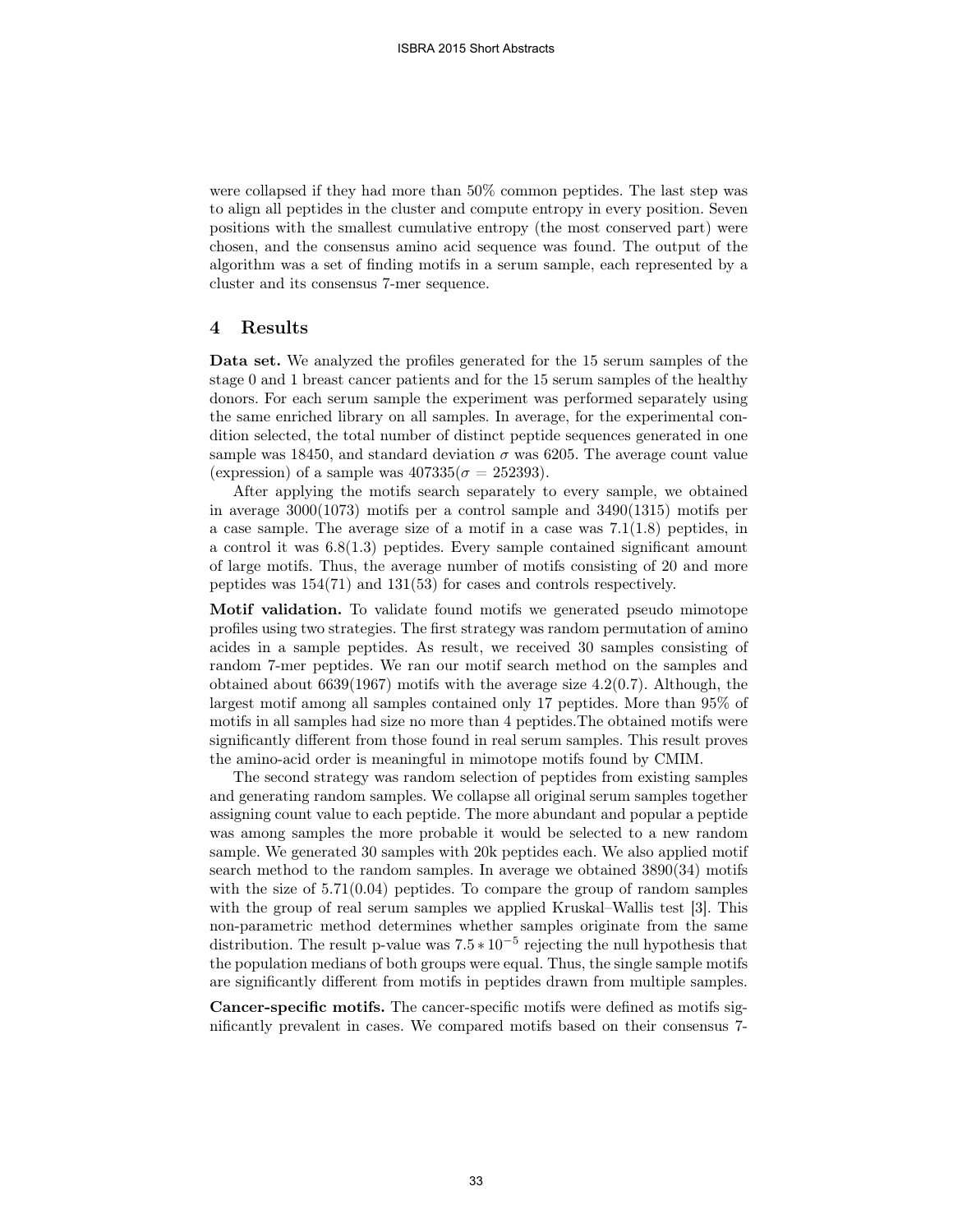#### ISBRA 2015 Short Abstracts

| probability observed expected FDR |    |      |      |
|-----------------------------------|----|------|------|
| ${<}0.05$                         | 67 | 51.9 | 0.77 |
| ${<}0.04$                         | 27 | 20.5 | 0.76 |
| < 0.03                            | 24 | 16.6 | 0.69 |
| ${<}0.02$                         | 10 | 8.1  | 0.81 |
| < 0.01                            | 4  | 4.2  | 1.06 |

Despite the fact that no motif is statistically significant after FDR adjusting to multiple testing, we can see that their number is still larger than expected.

# 5 Conclusions

In current work we identified cancer-specific motifs by analyzing peptide profiles of serum samples from cancer patients and from healthy donors. These profiles were generated using a phage DNA sequencing following single selection without amplification on the serum samples with the library enriched by the cycles of affinity selection-amplification using a pool of serum samples from additional cancer patients.

A novel motif identification method based on CAST clustering (CMIM) was proposed. We found that for any real serum sample the number of peptides per a motif is significantly greater comparing with pseudo epitope repertoire consisting of a randomly permuted peptides. Also the single sample motifs are shown to be significantly different from motifs in peptides drawn from multiple samples.

Running on case-control data CMIM identified cancer-specific motifs. Although no motif is statistically significant after adjusting to multiple testing, the number of found motifs is larger than expected and may therefore contain useful cancer markers.